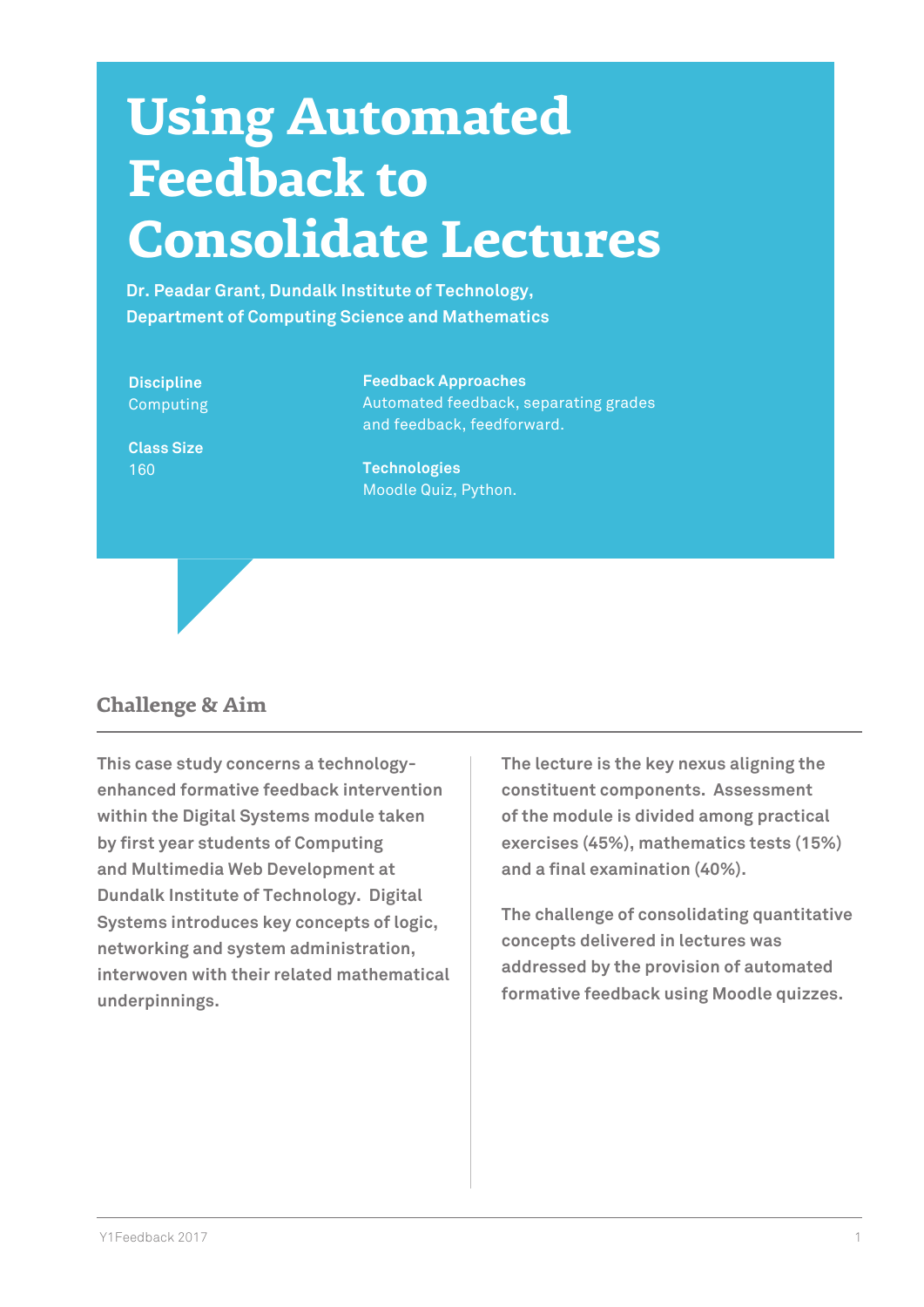The large lecture class remains a key instructional method within higher education (Bertozzi 2016). Although efficient as an information transfer medium, the lecture can be pedagogically limited by its one-way nature (Felder and Brent 2005). However, a growing body of literature favours improving lectures in preference to their abandonment (Richardson 2008).

Proposed changes include active learning activities within the lecture itself (Revell and Wainwright 2009), many of which repurpose well-known classroom assessment techniques (Angelo and Cross 1988) as formative reinforcement tools providing feedback. Students also require empowerment towards self-regulated learning once they leave the lecture, and thus need accessible

rapid feedback to assess and improve their performance (Nicol and Macfarlane-Dick 2006).

Technology-enhanced feedback tools now enable this level of feedback in large classes with minimal marginal increases in staff workload. In particular, the reported success of automated formative quizzes within Marketing (McKendrick and Markham 2007) suggested that a similar intervention could benefit *Digital Systems.* Technical subjects present a particular problem, as the inbuilt quiz engines in common VLEs cannot accommodate many quantitative questions of moderate complexity. However, combining the inbuilt quiz engine with custom scripting (Zeileis et al. 2012) could feasibly realise this aim.

# **Feedback Approach**

I chose to pilot revision quizzes on three different areas of the material covered in Digital Systems during 2016/17 Semester 1: digital logic, electrical basics, and number bases. For each topic a new quiz was created on Moodle. Of the available delivery methods, the Adaptive Mode in Moodle was used to allow re-tries of each question, providing opportunities to improve performance (Nicol and Macfarlane-Dick 2006). As a formative intervention, the displayed score did not contribute to the module grade but acted as a gamified holistic performance metric.

To stimulate engagement with course material and promote dialogue with staff and peers, only the correct/incorrect indication was given during the quiz for each question.

The full solutions were withheld until the student finished the quiz. A score penalty of 33% for each incorrect try encouraged students to strive for first-time correct answers.

Question types were chosen to avoid multiple choice as much as possible, in favour of short answers and calculations to promote deeper engagement (Nicol 2007). The first two quizzes combined short answer, matching and quantitative questions, which were easily set up as calculated questions using spreadsheetlike formulas. When the student exited the quiz, they could immediately start a fresh new session to improve their overall score.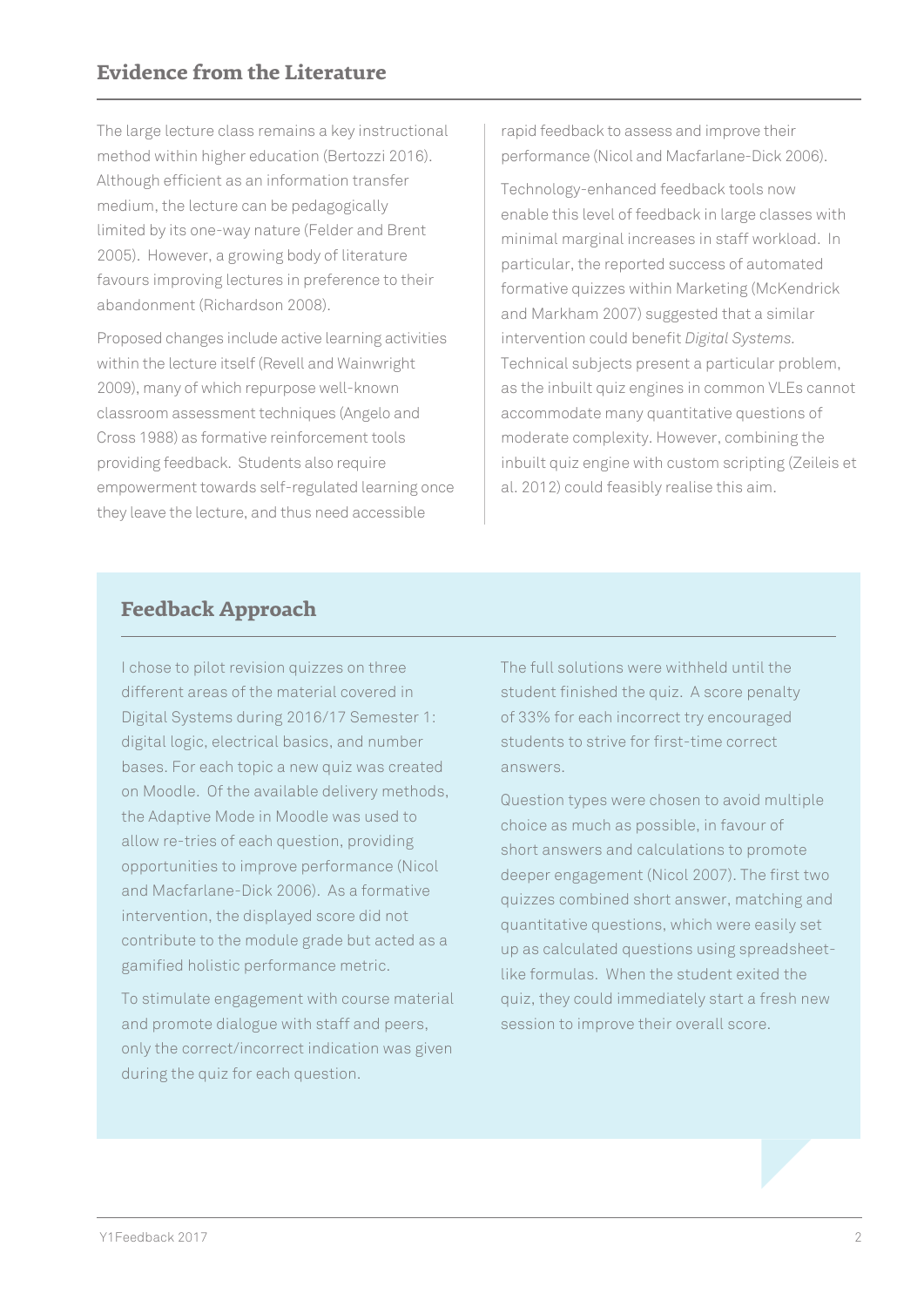## **Feedback Approach**

The third quiz involved hexadecimal and binary number bases, which are beyond the capabilities of Moodle's quiz engine. Moodle (and most other VLEs) can, however, import batches of questions from a text file in a relatively simple format called GIFT, as well as a more complex XML format. Handily, both of these can be generated using spreadsheet formulas or by more advanced scripting tools (Zeileis et al. 2012).

Having a programming background, I developed short Python scripts to generate approximately 200 variants of a number of questions in the GIFT format. These were then imported to separate categories in Moodle, and a Random Question was inserted into the quiz from each category.

### **Outcomes**

#### **Outcomes**

Data captured by Moodle reported engagement by students with the quizzes, with 61% of students accessing at least one quiz. The majority of students who attempted each quiz received scores in excess of 90% by their last recorded attempt.

#### **Student Response**

Student feedback was sought by means of a voluntary open-ended hardcopy survey, which posed the following three questions:

- 1. Did you use any of the three revision quizzes at all?
- 2. What aspects did you like or find useful about the revision quizzes on Moodle?
- 3. What aspects did you not like or find not to be useful?

The majority of students who completed the survey accessed the revision quizzes at least once. Positive aspects cited included the ease of use, opportunity to repeat the quiz and instantaneous feedback. Students suggested that the quizzes be extended throughout all areas of the course in the future.

#### **Recommendations**

- Start small and stay focused, choosing perhaps 1-3 areas of the curriculum that would benefit most from this intervention.
- Use your VLE's calculated question type for quantitative exercises, rather than manually creating multiple cases.
- Don't be limited by the calculated question type in your VLE. More complicated quantitative questions can be created offline using a spreadsheet (such as Microsoft Excel) or a script (such as in Python, R or MATLAB), and then uploaded.
- If you're not a technologist or programmer, seek help from someone competent in these tools.
- Use the reporting tools to target review of the key concepts where difficulty is evident.